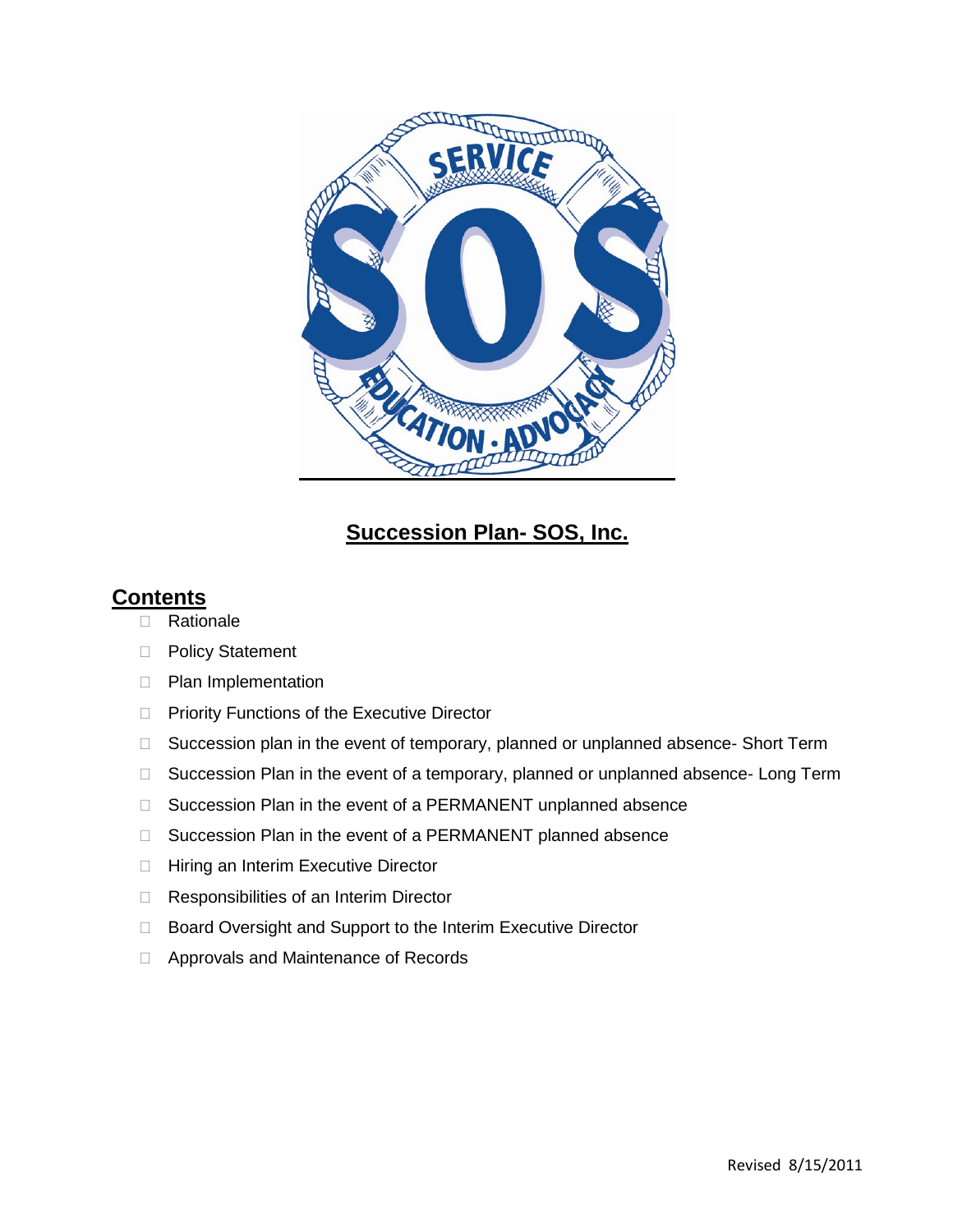#### **Rationale**

The Executive Director of SOS, Inc. (herein "agency") plays a vital role in the success of the organization. In order to safeguard the organization, a plan must be in place to train and educate senior level staff on planned or unplanned absence of the Executive Director. This type of risk management will ensure a smooth leadership transition.

This plan is intended to portray the agency's commitment to sustainability in the current market. The purpose of the plan is to ensure the leadership in the organization has enough information and a strategy in place to effectively manage the agency in the absence of the Executive Director.

#### **Policy Statement**

A change in executive leadership is inevitable for all organizations and can be a very challenging time. Therefore, it is the policy of SOS, Inc. to be prepared for an eventual permanent change in leadership- either planned or unplanned- to insure the stability and accountability of the organization until such time as new permanent leadership is identified. The Core shall be responsible for implementing this policy and its related procedures.

It is also the policy of Core to assess the permanent leadership needs of SOS to help ensure the selection of a qualified and capable leader who is representative of the community, a good fit for the organization's mission, vision, values, goals and objectives, and who has the necessary skills for the organization. To ensure the organization's operations are not interrupted while Core assesses the leadership needs and recruits a permanent executive director, Core will appoint interim executive leadership as described below. The interim executive director shall ensure that the organizations continues to operate without disruption and that all organizational commitments previously made are adequately executed, including but not limited to, loans approved, reports due, contracts, licenses, certifications, memberships, obligation to lenders or investors of SOS, and others.

It is also the policy of SOS, Inc. to develop a diverse pool of candidates and consider at least three finalist candidates for its executive director position. SOS shall implement an internal and external recruitment and selection process while at the same time encouraging the professional development and advancement of current employees. The interim executive director and any other interested candidates are encouraged to submit their qualifications for review and consideration by the transition committee according to the guidelines established for the search and recruitment process.

#### **Plan Implementation**

SOS's Core will authorize the Core Chair to implement the terms of the plan in the event of a planned or unplanned temporary or short-term absence.

- It is the responsibility of the Executive Director to inform Core of a planned or unplanned absence. Notification must be given as identified herein.
- Following notification of an absence, the Core Chair will notify Internal Affairs Committee to affirm, implement, and oversee the procedures in this plan, or modify as needed.

#### **Priority Functions of the Executive Director**

The Executive Director job description is attached to this plan. Among these duties, the following chart identifies key functions and the temporary staffing strategy.

| <b>Key Function</b>   | <b>Temporary Staffing Strategy</b>                       |
|-----------------------|----------------------------------------------------------|
| Leadership and Vision | <sup>1</sup> Core Chair and Community Relations Director |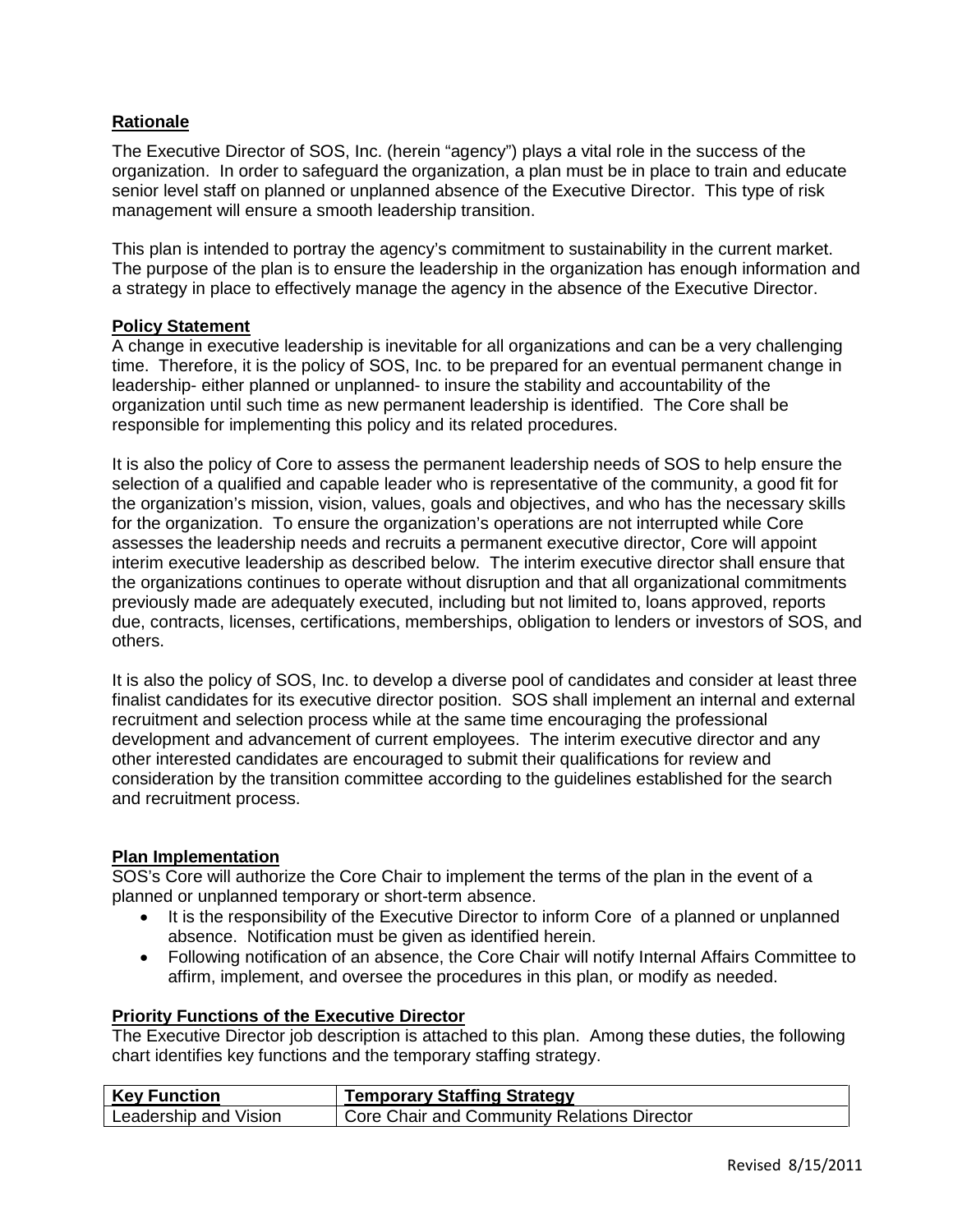| Core Administration and     | Development Coordinator and Grant Administrator               |
|-----------------------------|---------------------------------------------------------------|
| Support                     |                                                               |
| <b>Financial Management</b> | Accountant and Finance Committee Chair                        |
| <b>Human Resources</b>      | Division Directors and Internal Affairs Committee Chair       |
| Community & Public          | <b>Community Relations Director and Development Committee</b> |
| <b>Relations</b>            | Chair                                                         |

In the event one of the positions in the staffing strategy is vacant at the time of plan implementation, the Core Chair will select a Director-level staff member to support the listed function.

#### **Succession plan in the event of temporary, planned or unplanned absence- Short Term**

- Definitions
	- Planned Temporary or Planned Short-Term Absence- An expected absence. Notification should be at least 10 working days in advance of absence.
	- Unplanned Temporary or Unplanned Short-Term Absence- An unexpected absence. Notification should be as soon as practicable (usually within 1-2 days). If the Executive Director is incapacitated or unable to notify the Core Chair, a key staff person must contact the Core Chair to notify of the Executive Director's absence.
	- Temporary Absence is 30 days or less
	- Short-Term Absence is between 30-90 days.
- Temporary Staffing Strategy
	- For Temporary planned or unplanned absence of 30 days or less, the Temporary Staffing Strategy as identified above will be implemented.
	- For Short-Term planned or unplanned absence of 30-90 days, Core will determine of the Temporary Staffing Strategy is sufficient and identify needs as necessary.
- Appointing Acting Executive Director
	- Based on anticipated duration of absence, Core may appoint an Acting Executive Director in addition to implementing the Temporary Staffing Strategy.
	- The Internal Affairs committee will meet within 48 hours of notification to identify a list of potential candidates. Candidates identified as interested parties will be presented to Core for final selection.
	- Core reserves the right to appoint or split the duties among designated appointees.
	- In the instance a current agency employee is appointed Acting Executive Director, their regular job duties may be re-assigned as Core sees fit.
- **Training** 
	- The Executive Director shall work with the Director-level staff to develop a training plan for each of the key functions of the Executive Director.
	- An updated plan will be attached to this document.
- Authority and Restrictions for Acting Executive Director
	- The Acting Executive Director will have full authority for the day-to-day decision making processes of the regular Executive Director.
	- The following decisions should be made only upon consultation with Core or designee.
		- $\checkmark$  Staff hiring and/or terminations
		- $\checkmark$  Financial issues
		- $\checkmark$  Taking on new projects
		- $\checkmark$  Taking public policy positions on behalf of the agency
- **Compensation**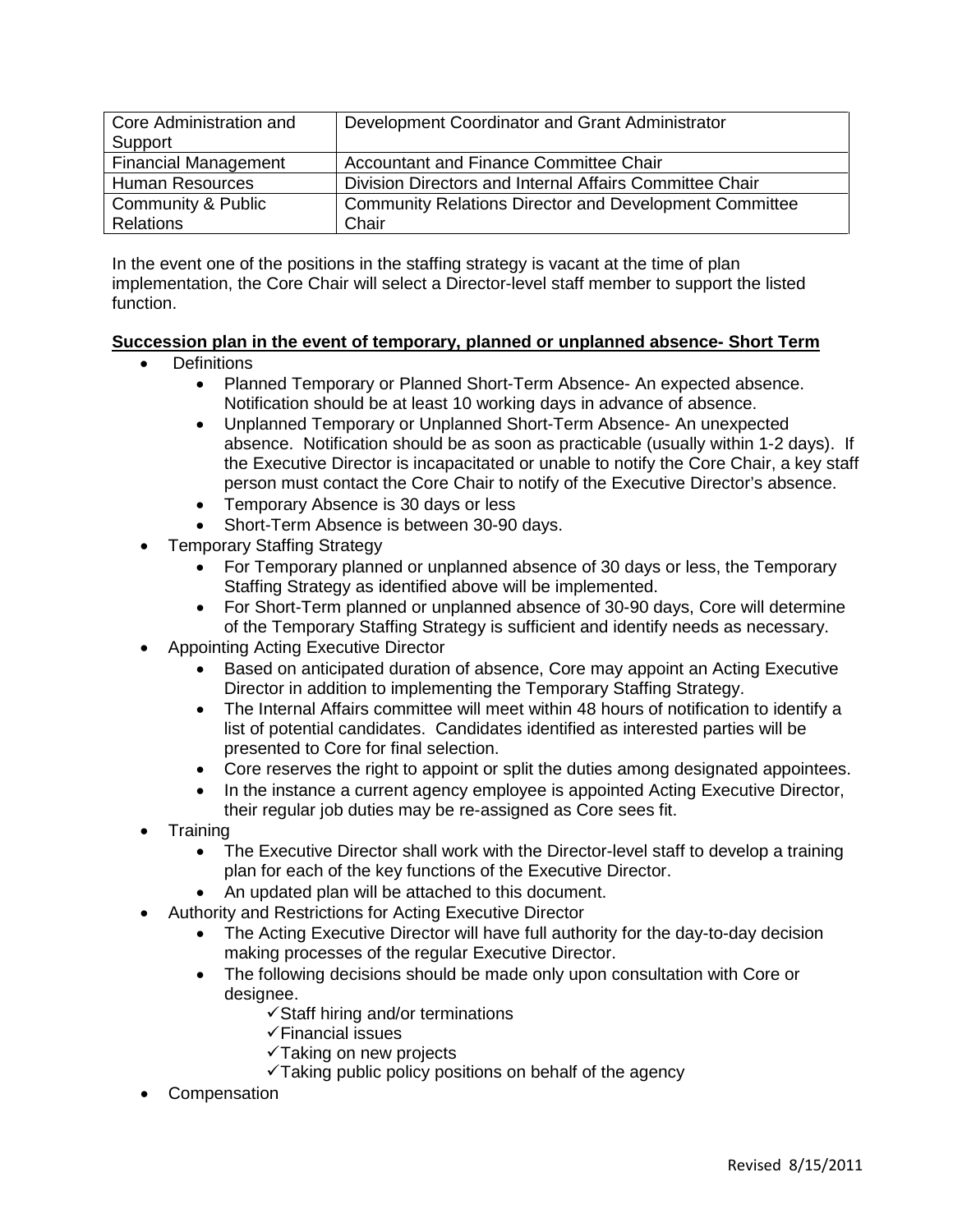- In the event the Current or Past Core Chair or current Core member are appointed Acting Executive Director, they may enter into an independent contractor agreement depending on their availability.
- In the event the Acting Executive Director is a Director-level staff, Core may consider a bonus or additional benefit based on duration of the assignment and available resources.
- **Core Oversight** 
	- The Acting Executive Director will report to the Core Chair or designee. In the event the current Core Chair is appointed Acting Executive Director, he/she will report to the Vice Chair.
- Communications Plan
	- Within 48 hours of the appointment of an Acting Executive Director, the Core Chair, Acting Executive Director and Community Relations Director shall meet to develop a communication plan. The communication plan must include information about what information needs to be communicated to whom. The following chart will assist in identifying key supporters.
	- Upon implementation of the communications plan, the Acting Executive Director will announce the temporary leadership structure to staff, Core and key supporters. The following information must be made available to staff.
		- $\checkmark$  Key Contact List
		- Current Core contact list
		- $\checkmark$  Past year Core contact list

| <b>Key Supporters</b>               | <b>Communication Responsibility</b>          |
|-------------------------------------|----------------------------------------------|
| <b>Government Leaders</b>           | <b>Community Relations Director and Core</b> |
| Court representatives (Judge, etc.) | representative                               |
| <b>Major Donors</b>                 | Development Coordinator and Core             |
|                                     | representative                               |
| <b>Operations Support</b>           | Program Directors and Core representative    |
| <b>Stakeholders</b>                 | <b>Communications Director and Core</b>      |
|                                     | representative                               |

#### **Succession Plan in the event of a temporary, planned or unplanned absence- Long Term**

- a. Definition
	- A long-term absence is defined as 90 days or more
- b. Procedures
	- Procedures and conditions shall be the same as the Short-Term absence with the following additions:
		- o If the long-term absence is a continuation of a previous short-term absence, Core shall give immediate consideration, in consultation with the Acting Executive Director, to temporarily fill the Executive Director position or reassign priority responsibilities as deemed necessary.
		- o The Core Chair along with the Internal Affairs Committee will be responsible for gathering input from staff and reviewing the performance of the Acting Executive Director. An evaluation will be completed within 45 days of the appointment to long-term Acting Executive Director.

#### **Succession Plan in the event of a PERMANENT unplanned absence**

a. Definition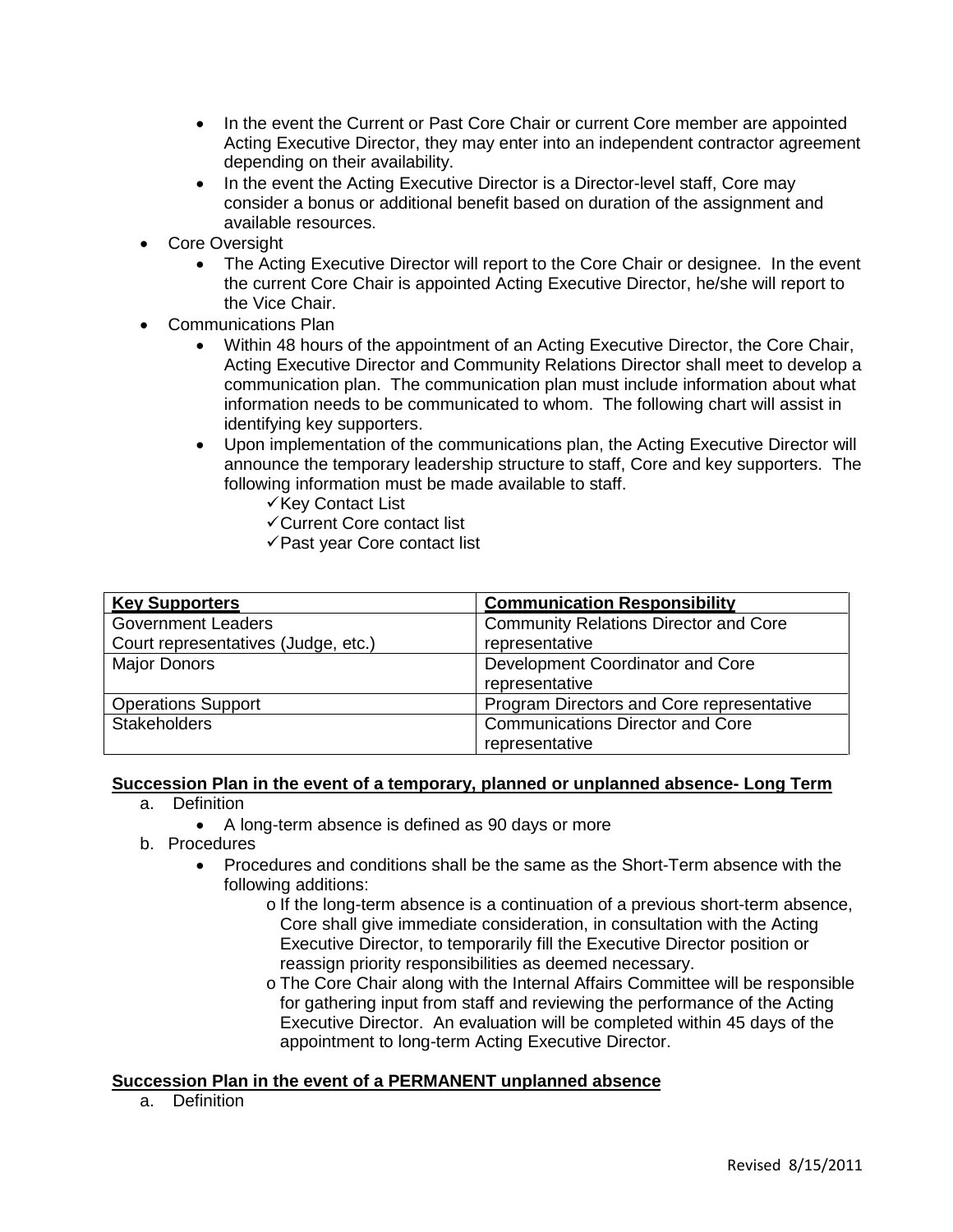- A permanent unplanned absence is defined when the Executive Director will not be returning to their position due to an unexpected life event such as illness, or death.
- b. Procedures
	- Procedures and conditions shall be the same as the Short-Term absence with the following additions:
		- o Core will consider the need to hire an Interim Executive Director. Core will request the Internal Affairs Committee implement the Succession Plan for the Executive Director position.

#### **Succession Plan in the event of a PERMANENT planned absence**

- a. Definition
	- A permanent planned absence is defined when the Executive Director will not be returning to their position due to resignation, termination or retirement.

#### b. Procedures

- Procedures and conditions shall be the same as the Short-Term absence with the following additions:
	- o Core will consider the need to hire an Interim Executive Director.
	- o Core will request the Internal Affairs Committee implement the Succession Plan for the Executive Director position.

#### **Hiring an Interim Executive Director**

- If Core deems it appropriate to hire an Interim Executive Director, the Core Chair will negotiate an independent contractor agreement with a defined scope of work.
	- o The scope of work will be determined based on the agency's needs at the time of the agreement.
- A rate of compensation will be based on the current range for Executive Director as identified in the agency's job classifications.

#### **Responsibilities of an Interim Director**

- The Interim Executive Director will have full authority for day-to-day decision making as a regular Executive Director.
- The following decisions should be made only upon consultation with Core or designee.
	- $\checkmark$  Staff hiring and/or terminations
		- $\checkmark$  Financial issues
		- $\checkmark$  Taking on new projects
		- $\checkmark$  Taking public policy positions on behalf of the agency

#### **Board Oversight and Support to the Interim Executive Director**

- The Interim Executive Director reports to the Core Chair.
- Core will be responsive to the support needs of the Interim Executive Director.
- The Internal Affairs Committee will be responsible for evaluating the Interim Executive Director. Input from Director-level staff will be used to write the evaluation. The initial evaluation will be done in 45 days and every 90 days thereafter.

#### **Approvals and Maintenance of Records**

- a. Succession Plan Approval
	- This Succession Plan will be reviewed and approved by Core initially. Thereafter, the Internal Affairs Committee will be responsible for reviewing the plan annually. Revisions to the plan must be approved by Core.
- b. Signatories
	- The Core Chair, Core Vice Chair and Executive Director shall sign the plan.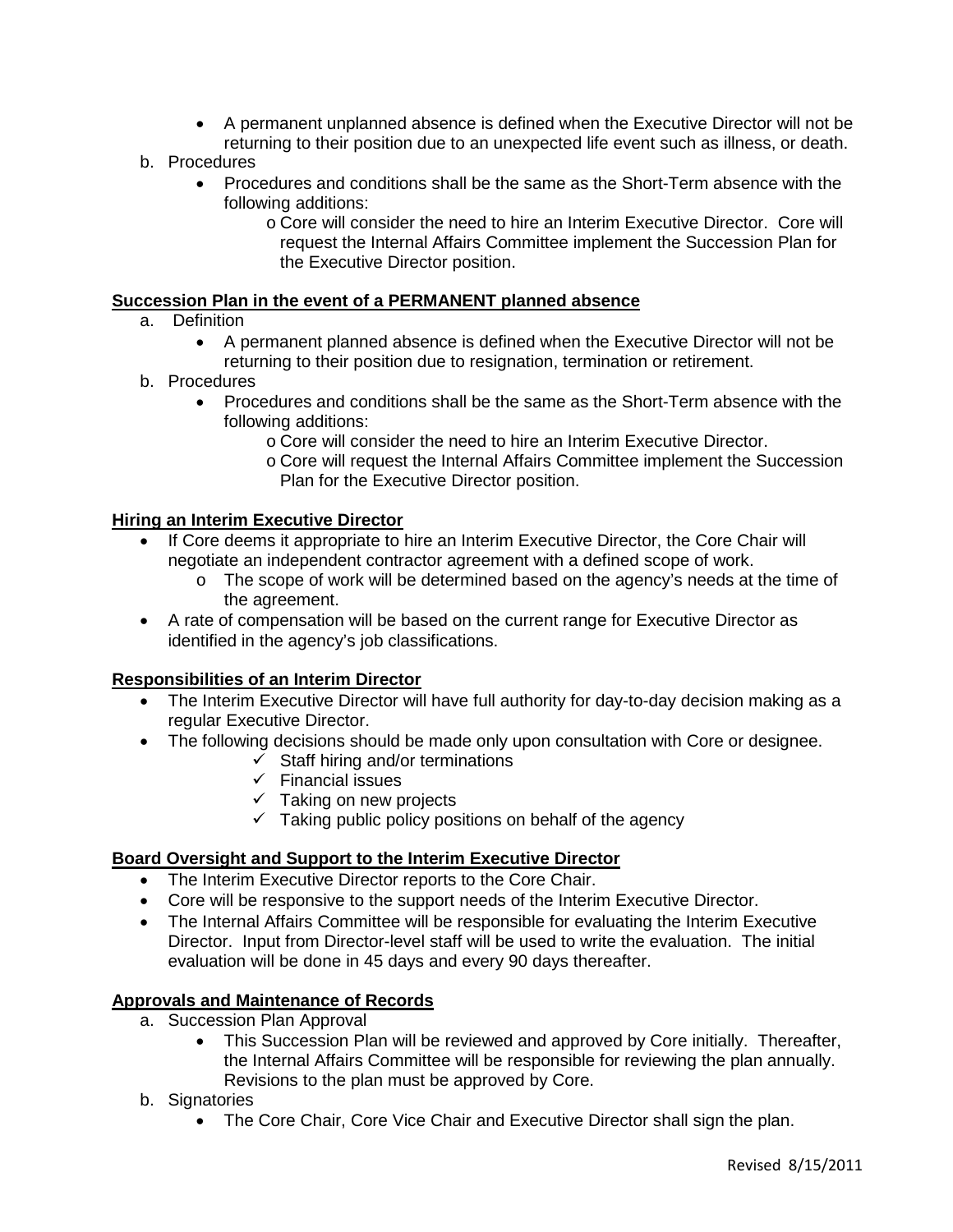- The Core Chair, Treasurer and Secretary, in addition to the Executive Director shall have signature authorization for checks and contracts for the agency.
- c. Maintenance or record
	- A copy of this plan will be maintained by the Core Chair, all Director-level staff and the Executive Director in accordance with document retention requirements.
- d. Final Considerations
- e. It shall be the responsibility of the Core Enrichment Committee to review the agency's financial information during the absence of the Executive Director.Attachments
	- Organizational Chart
	- Organizational Chart reflecting agency structure in the event of a planned or unplanned absence of the Executive Director
	- Information and contact inventory as identified within this plan.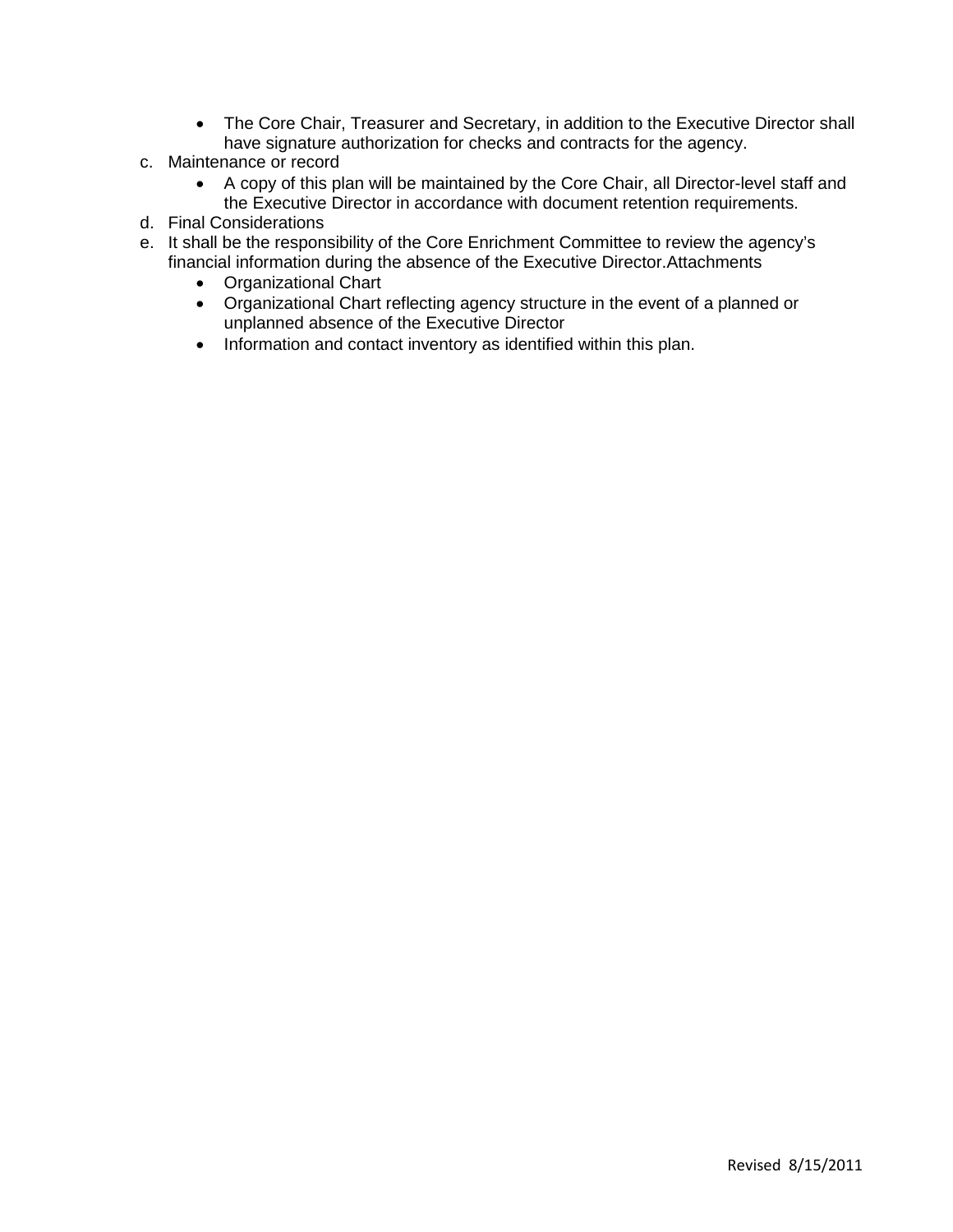## **Child Advocacy Center (CAC) Director Succession Plan**

A change in leadership is inevitable and can be a very challenging time. Therefore, it is the policy of Child Advocacy Center to be prepared for an eventual change in leadership – planned or unplanned, temporary or permanent – to ensure the stability and accountability of the organization until such time as new leadership is identified. The SOS Executive Director shall be responsible for implementing this policy and its related procedures.

The SOS Executive Director shall assess the leadership needs of the organization to help ensure the selection of a qualified and capable leader who is representative of the community, a good fit for the organization's mission, vision, values, goals and objectives, and who has the necessary skills. To ensure the program's operations are not interrupted while the SOS Executive Director assesses the leadership needs, the SOS Executive Director shall appoint interim leadership as described below. The interim director shall ensure that the program continues to operate without disruption and that all program commitments previously made are adequately executed, including but not limited to reports due, contracts, licenses, certification, memberships, and others.

## **Procedures for a Temporary Absence of the CAC Director**

In the event the CAC Director takes a temporary leave of absence, the SOS Executive Director shall do the following:

- 1. Within 10 business days:
	- a. Appoint an interim CAC Director, giving primary consideration to CAC staff and leadership team members. The interim director may be offered a temporary salary increase to the entry-level salary of the CAC Director position, or a bonus during the interim period. Or,
	- b. Split the duties of the CAC Director among designated appointees.
- 2. If an interim director is appointed:
	- a. For a long-term temporary leave of absence (more than three months) of the CAC Director, the SOS Executive Director, in consultation with the interim director, can authorize temporarily filling the position left vacant by the interim director or split the duties of the position left vacant among designated appointees.
	- b. Immediately upon transferring the responsibilities to the interim director, the SOS Executive Director shall inform SOS staff members, Core members, and CAC staff.
	- c. Within 5 days of appointing an interim CAC Director, communicate with key stakeholders regarding the interim successor. The organization shall maintain a current list of key stakeholders who must be contacted, such as foundations and grantors, government agencies, membership associations, and others. See list below.

In order to ensure standards and requirements are being followed and best practices are being utilized, consider the need for consulting assistance from the National Children's Alliance and the Kansas Chapter of Children's Advocacy Centers, Inc. based on the circumstances of the transition.